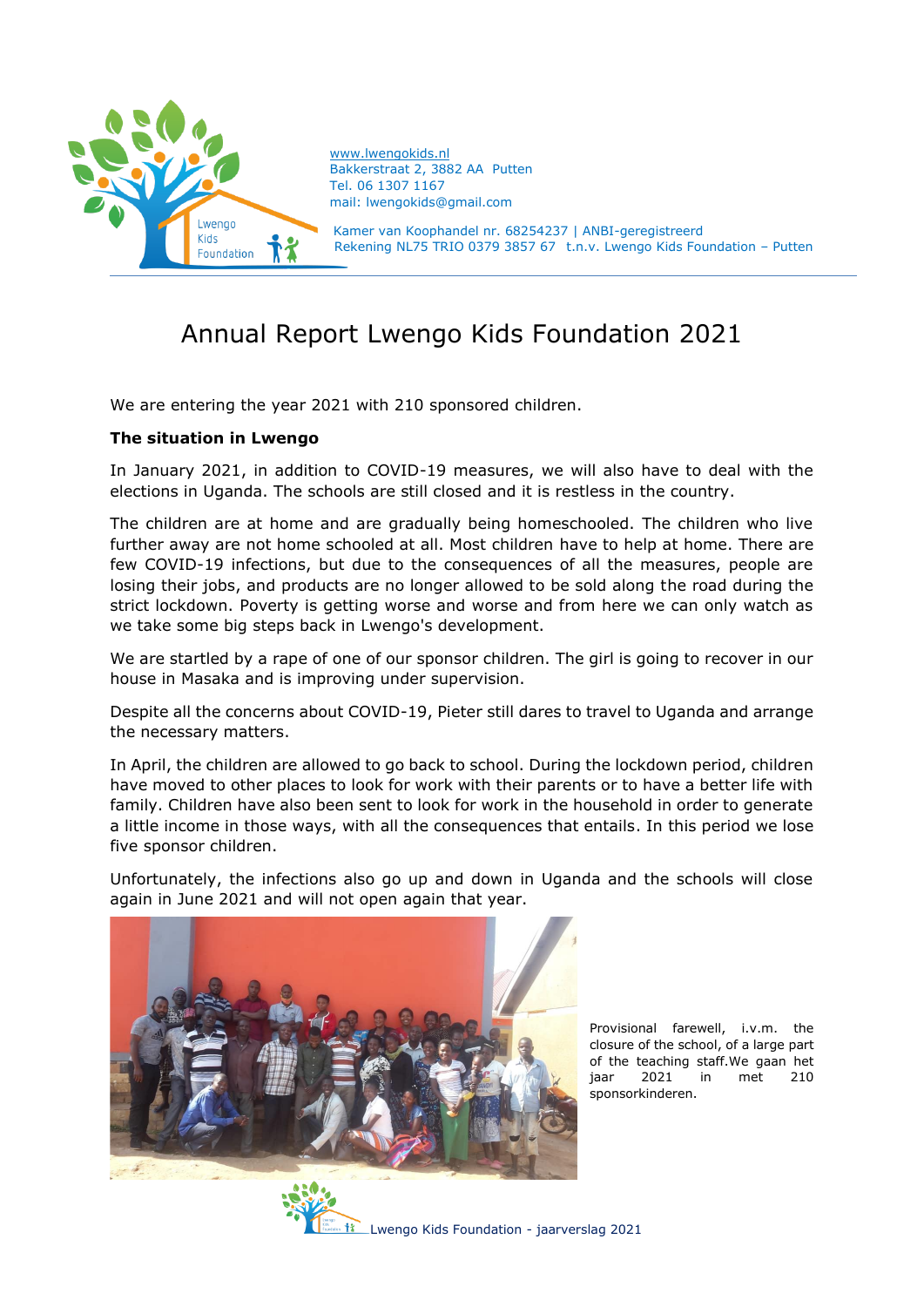With all vaccinations and negative PCR tests, Pieter and Marga will fly to Uganda in October. The new sponsor children are visited at home and the children with disabilities are also visited at home.

New plans are made together with Anthony. Pieter and Marga also visit a vacational school for older children with disabilities in Masaka. Here young people with a disability learn a trade, with which they can also work more or less independently after a year, of course under supervision. The plan is being worked out further and will certainly be followed up.



They also visit a severely handicapped girl who, thanks to the Lwengo Kids Foundation, has been placed with a couple that specifically cares for this type of handicapped children. Rihana gets the right treatments here such as physiotherapy and she can go to a school where she gets the right guidance. There are still plenty of opportunities for her here. Costs are fully paid by the sponsor in consultation





Together with the successful Primary 7 children, we celebrate that they have passed and can continue to Secondary School or another further education. We eat cake together and we hear two older sponsor children (Jesca and Axum) talk about how they have always been supported and encouraged to continue learning and to do their best. The other children sit breathlessly listening to them. Another incentive for these children to continue learning!

Slowly but surely things are moving in the right direction in Lwengo. And while we are in a strict lockdown here in December, people in Uganda are getting ready to re-open the school doors in January.

The children will miss a full school year with this Pandemic and will continue in the group where they left off.

After 3 weeks, Pieter and Marga return to the Netherlands tired but satisfied with many new ideas to start beautiful projects.



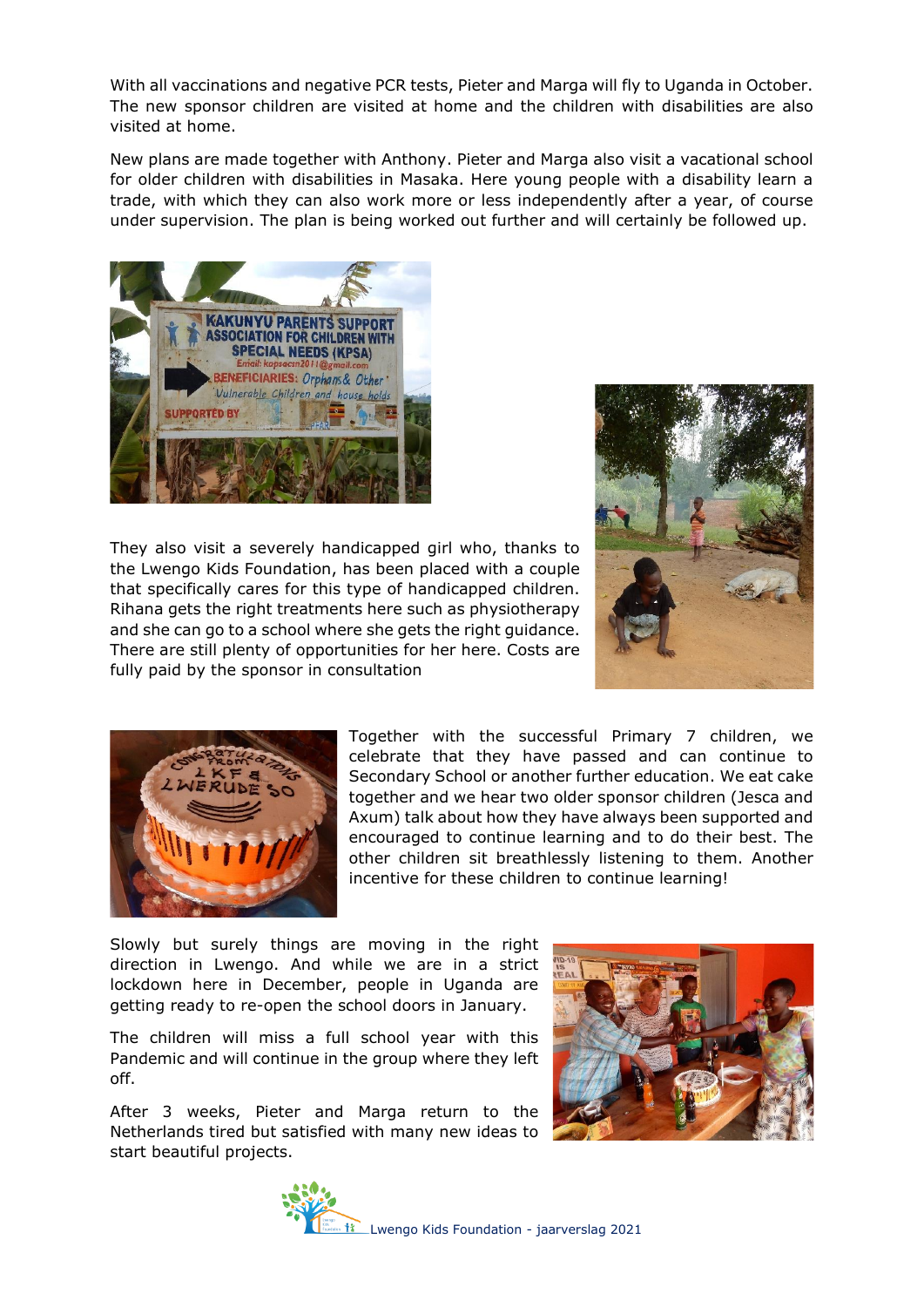## **Administrative matters in the Netherlands**

In May we have a brainstorming morning with the board. This was planned longer ago, but due to Covid we had to postpone it several times.

There we talk about the future of Lwengo Kids Foundation. After a morning of brainstorming, we have the following conclusion: The Foundation is getting bigger and there is a need for a better organizational structure with various board positions and committees. The board directs the committees. Job descriptions are made and on the basis of an organization chart we look for people for the committees.

We propose to set up an IBO (Informal Based Organisation) to keep a watchful eye on the projects in Lwengo. Joseph (director Masaka Backpackers) and Pieter will participate in this. A sister from Kitovu Hospital will also be asked to sit and a sponsor parent.

#### **Lesson packs**

Liesbeth and Marga are developing a teaching package for primary school. One school has already indicated that it is interested and is looking into how the package can be developed even better.

#### **Board change**

Hetty Kuipers (PR) has completed her 4 years on the board. Liesbeth van Musscher take over. Wim Bos also leaves the Foundation and his successor is Erik Koster. Both new board members are also sponsors.

#### **Policy plan**

The policy plan has also been revised this year and the revised edition has been placed on the website.

#### **Activities**

In November, the 350 decorated shoe boxes with presents will finally be delivered to Masaka and Sanne Streefkerk and her friend Lisa can hand out these boxes in the slums of Masaka.



Due to all the COVID measures, there have been few activities in the Netherlands. We do have good contact with Christian College Groevenbeek Putten/Ermelo. There we are the 2021/2022 charity. But here too we are dealing with COVID and there are plenty of limitations in the possibilities.

At Christmas we also organize a chicken-and-rice promotion for which we receive many gifts from sponsors as well as from interested parties. The campaign is again a success.

Also this year we sell 2400 oliebollen and more than 1000 apple fritters in a COVID safe way. A fantastic promotion that, in addition to an excellent yield, also generates brand awareness.

We are closing this special year with 218 children in sponsorship. We have had 14 new children and we have had to let 6 go.

Unfortunately, a large number of activities were canceled this year, including our sponsor evening and pub quizzes. Very sorry that we were not able to meet the sponsorparents. The April trip could not continue either. In April we asked Anthony to visit the new sponsor